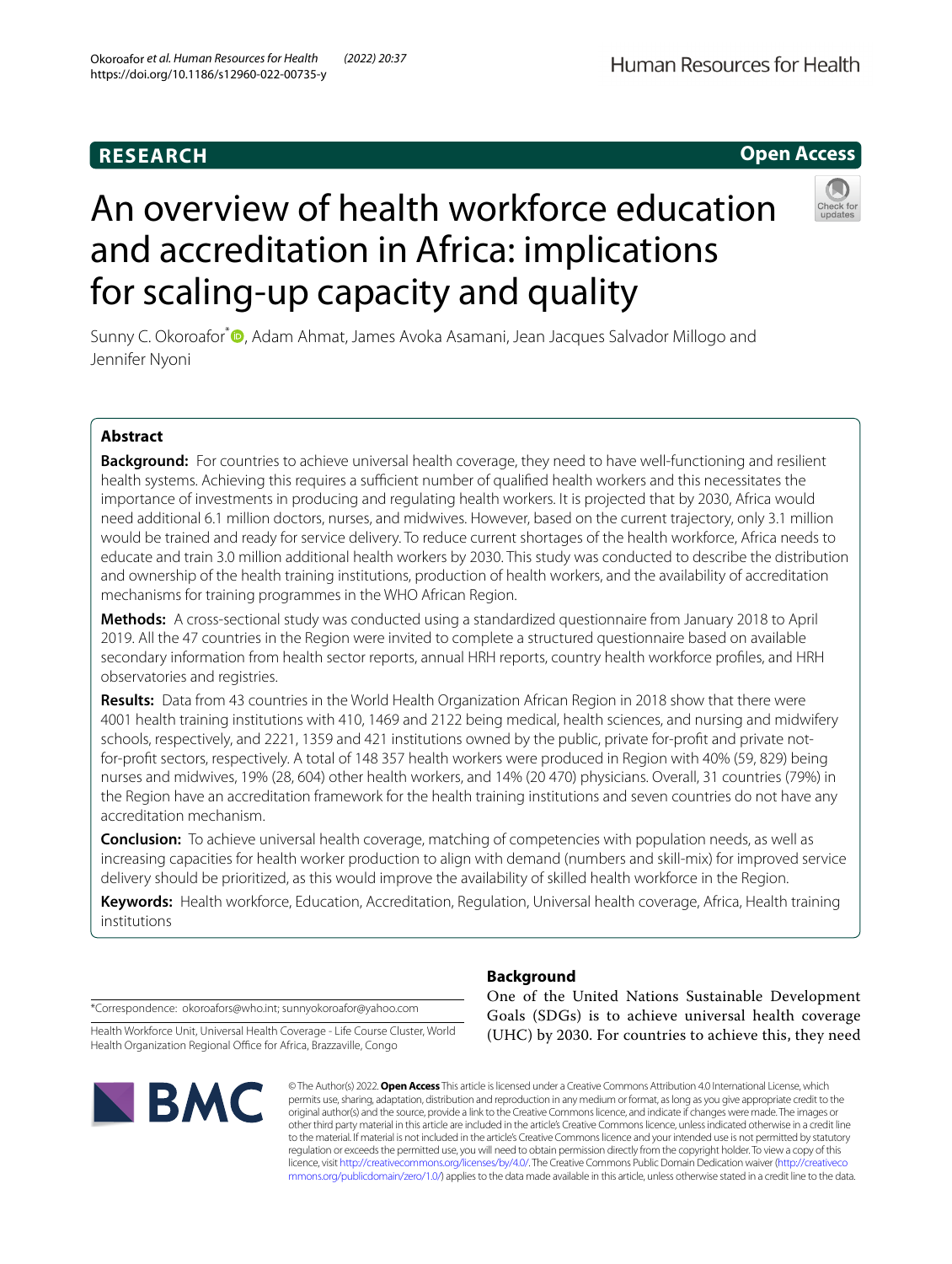to have well-functioning and resilient health systems to ensure access of the populations to health care services [[1\]](#page-6-0). However, having well-functioning and resilient health systems requires, among other things, a sufficient number of qualified health workers  $[2]$  $[2]$ . Hence the challenges of producing them, then the capacity for recruiting, deploying and retaining them, requires sustainable investments [\[3](#page-6-2)].

There remains a continual low investment in the education of health workers and a gross mismatch with the disease burden and population needs  $[4-6]$  $[4-6]$ . This has contributed to marked shortages of health workers as well as low absorption of health workers into health systems. Towards achieving UHC, the Global Strategy on Human Resources for Health (HRH) highlights the need for collaboration amongst relevant sectors in ensuring a balance in the health system needs, population needs, education, demand and fscal space for health workers [\[7](#page-6-5)]. Furthermore, investment of the private sector in the education of health workers is essential to boost the production of health workers. Still, there needs to be strong regulatory mechanisms in place to ensure quality training modalities and competence of tutors and trainees [[7,](#page-6-5) [8](#page-6-6)].

Recent literature has also indicated that poor adherence and enforcement of standards for professional education, licensing, and practice is widespread in the health sector  $[9-12]$  $[9-12]$ . This has been attributed to the global call for an increase in the production and distribution of health workers with efforts geared towards achieving this with quality and professionalism often neglected  $[10]$  $[10]$ . This often results in health workers leaning on their discretion in providing services taking into cognizance the levity of professional norms and standards [[13\]](#page-6-10). Often this may result in actions that may not necessarily be benefcial to the patient and population [[10](#page-6-9)].

In 2005, the Africa Region of the World Health Organization (WHO) had only 1.56 million health workers or 3% of the global health workforce stock  $[14]$  $[14]$ . Thirteen (13) years on, Africa's health workforce stock increased to 3.57 million in 2018, representing a 129% increase [[14\]](#page-6-11). However, adjusting to the growth of the population, there was only 61% improvement over 13 years, thus 4.7% real growth in the density of health workers per annum. Despite this increase in the stock of health workers, the density of doctors, nurses, and midwives per 10 000 population in the Region is 15.4 compared to 44.5 needed to attain the median rank of the SDG tracer indicators. Thus, the Africa Region has only 34.6% of the required doctors, nurses, and midwives. It is projected that by 2030, Africa would need additional 6.1 million doctors, nurses, and midwives but in the current trajectory, only 3.1 million would have been trained and ready for service delivery [[7,](#page-6-5) [14](#page-6-11)]. To reduce current shortages of the health workforce, Africa needs to educate and train 3.0 million additional health workers by 2030 to provide the most essential health services [[7\]](#page-6-5).

A scale-up of this magnitude of health workforce will require signifcant human and fnancial resources investment to build the human and institutional capacity necessary to produce more health workers and to retain them. The production of health workers in Africa is constrained by limited capacities in terms of shortages of qualifed teaching faculty staf, limited teaching and learning materials, as well as inadequate infrastructure and environment for both learning and living for students and lecturers. In addition, the quality of training and the health professionals have continued to be a challenge  $[15]$  $[15]$ . There are increasing concerns about the functional accreditation mechanisms in place for health training institutions and programmes. Accreditation of a training institution is the quality control procedure aimed at the official recognition and approval of the training institution or programme after verifcation of compliance with certain predefined standards by an external body officially designated or recognized for this purpose [\[16](#page-6-13)]. On the other hand, retention of health workers is dependent on numerous contextual factors and suggested to require a combination of incentives ranging from enrolment of students of deprived backgrounds, mandatory rural postings, availability of social amenities, enhanced working conditions, etc. [[17–](#page-6-14)[20](#page-6-15)].

The paper presents the distribution and ownership of the health training institutions across the WHO African Region. We also provide insights on the number of health workers produced, and the availability of accreditation mechanisms for training programmes in the Region.

#### **Methods**

A cross-sectional study was conducted using a standardized questionnaire on the distribution and availability of accreditation mechanisms for health training institutions in countries in the WHO African Region from January 2018 to April 2019. All the 47 countries in the Region were invited to complete a structured questionnaire based on available secondary information from health sector reports, annual HRH reports, country health workforce profles, and HRH observatories and registries. The questionnaire was designed to collect information on the training institutions (faculties, colleges and schools) for the health occupational categories/cadres grouped into medical training institutions (medical practitioners, dentists and pharmacists), nursing and midwifery, and health sciences for other mid-level cadres not captured previously. Ownership of the training institutions (public, private for-proft, and private not-for-proft), the number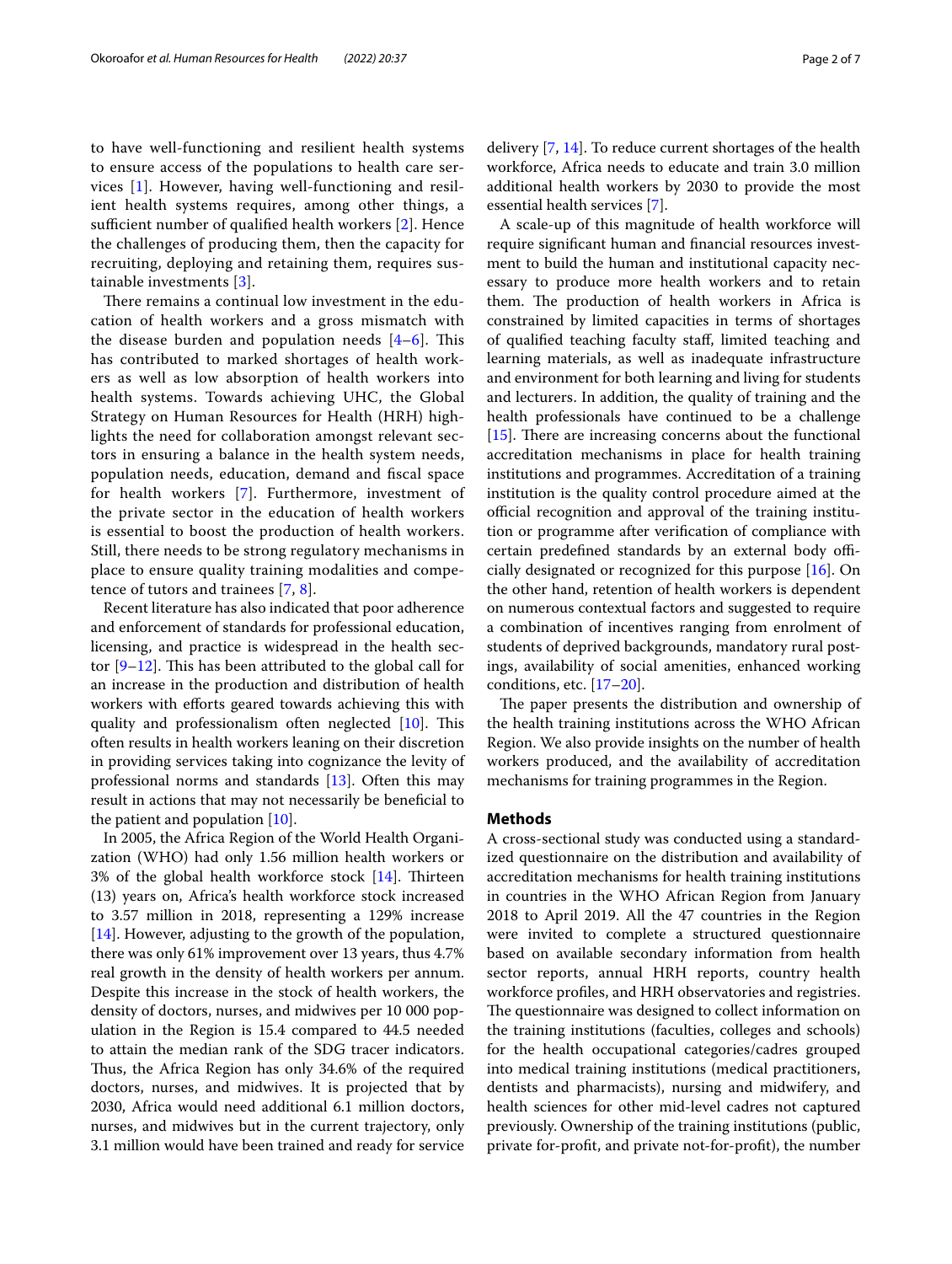of graduates produced by the training institutions, and the availability of an accreditation body for the health training institutions were also obtained. Countries were oriented on the questionnaire during a virtual meeting. The questionnaire was completed by the designated staff of the Ministries of Health on behalf of countries and signed off by the Directors/Heads of the HRH department. All questionnaires were completed in English or French by all countries.

The completed questionnaires were reviewed for completeness, data entry and a quality check were done using Epi Info, and analysis was conducted using Microsoft Office Excel. Of the 47 countries in the Region, 43 countries responded giving a response rate of 91%. The countries were Algeria, Angola, Benin, Botswana, Burkina Faso, Burundi, Cape-Verde, Central African Republic, Chad, Congo, Cote d'Ivoire, Democratic Republic of Congo, Eritrea, Eswatini, Ethiopia, Gabon, Gambia, Ghana, Guinea, Guinea-Bissau, Kenya, Lesotho, Liberia, Madagascar, Malawi, Mali, Mauritania, Mauritius, Mozambique, Namibia, Niger, Nigeria, Rwanda, Senegal, Seychelles, Sierra Leone, South Africa, South Sudan, Tanzania, Togo, Uganda, Zambia and Zimbabwe. Cameroun, Comoros, Equatorial Guinea and Sao Tome and Principe did not complete the survey.

#### **Results**

#### **Health training institutions by country**

Overall, there were 4001 health training institutions in the 43 countries that responded as shown in Table [1](#page-3-0). One thousand and twenty-eight (26%) of the institutions were located in Nigeria, 870 (22%) in the Democratic Republic of Congo, and 281 (7%) in Tanzania. Four hundred and ten (410) of the 4001 health training institutions (10%) were medical training institutions with the Democratic Republic of Congo, Nigeria and Ethiopia having a total of 190 (46%) of the 410 medical training institutions in the Region (Democratic Republic of Congo—102  $(25%)$ , Nigeria—52  $(13%)$  and Ethiopia—36  $(36%)$ ). The health sciences training institutions were 1,469 (37% of the health training institutions) with 1104 (75%) of the 1469 health sciences training institutions are located in four (4) countries: Nigeria—714 (49%), Tanzania—185 (13%), Democratic Republic of Congo—110 (7%) and Angola—95 (6%)). Fifty-three percent (2122) of the health training institutions in the Region are for training nurses and midwives. Of this number, 50% (1054) are in the Democratic Republic of Congo (658 representing 31%), Nigeria (262 representing 12%) and Chad (134 representing 6%).

#### **Ownership of training institutions**

Table [2](#page-4-0) shows that of the 4001 health training institutions in the Region, 2221 (56%) were owned by the public sector, and 44% by the private sector 1359 (34%) by the private for-proft sector and 421 (10%) by private not-forproft sector). In addition, 53% (2122) of the institutions were nursing and midwifery institutions, 37% (1469) were health sciences institutions, and 10% (410) were medical training institutions. 64% (264) of the 410 medical training institutions were owned by the public sector, 27% (111) by the private for-proft sector, and 9% (35) by the private not-for-proft. For the health sciences institutions, 69% (1015), 25% (367) and 6% (87) are owned by the public, private for-proft and private not-for-proft sectors, respectively.

#### **Production of health workers**

A total of 148 357 health workers were produced in the Africa Region in 2018 (Fig. [1](#page-4-1)). Of this 40% (59, 829) were nurses and midwives, 19% (28, 604) other health workers, and 14% (20 470) physicians. Health information technologists (11 639) and community health workers  $(11\ 447)$  comprised 8%, and laboratory officers and technicians, and dentists and technicians comprised 5% (6727) and 4% (6138), respectively. Forty percent of all health workers were produced by public sector-owned health institutions (*n*=59 226) with 54% (*n*=10 992) of physicians, 53%  $(n=6025)$  community health workers, 46% (*n*=2860) pharmacists and technicians and 43% (25 452) nurses and midwives graduating from public sector-owned schools.

#### **Accreditation mechanisms for training institutions**

To ascertain the progress made by countries towards strengthening the capacity and quality of educational institutions through their accreditation of programmes in their training schools, countries were asked to provide information on the availability of a national accreditation mechanism for health training institutions. Figure [2](#page-5-0) shows the percentage of countries with accreditation mechanisms in place of the 39 countries that provided information. Thirty-one (31) countries (79%) had an accreditation framework for health training institutions. The countries with accreditation mechanisms were Angola, Botswana, Burundi, Cape-Verde, Central African Republic, Cote d'Ivoire, Democratic Republic of Congo, Eritrea, Eswatini, Ethiopia, Gabon, Ghana, Guinea, Guinea-Bissau, Lesotho, Liberia, Madagascar, Malawi, Mauritius, Mozambique, Namibia, Niger, Nigeria, Rwanda, Senegal, Seychelles, Sierra Leone, Tanzania, Uganda, Zambia and Zimbabwe. Algeria, Benin,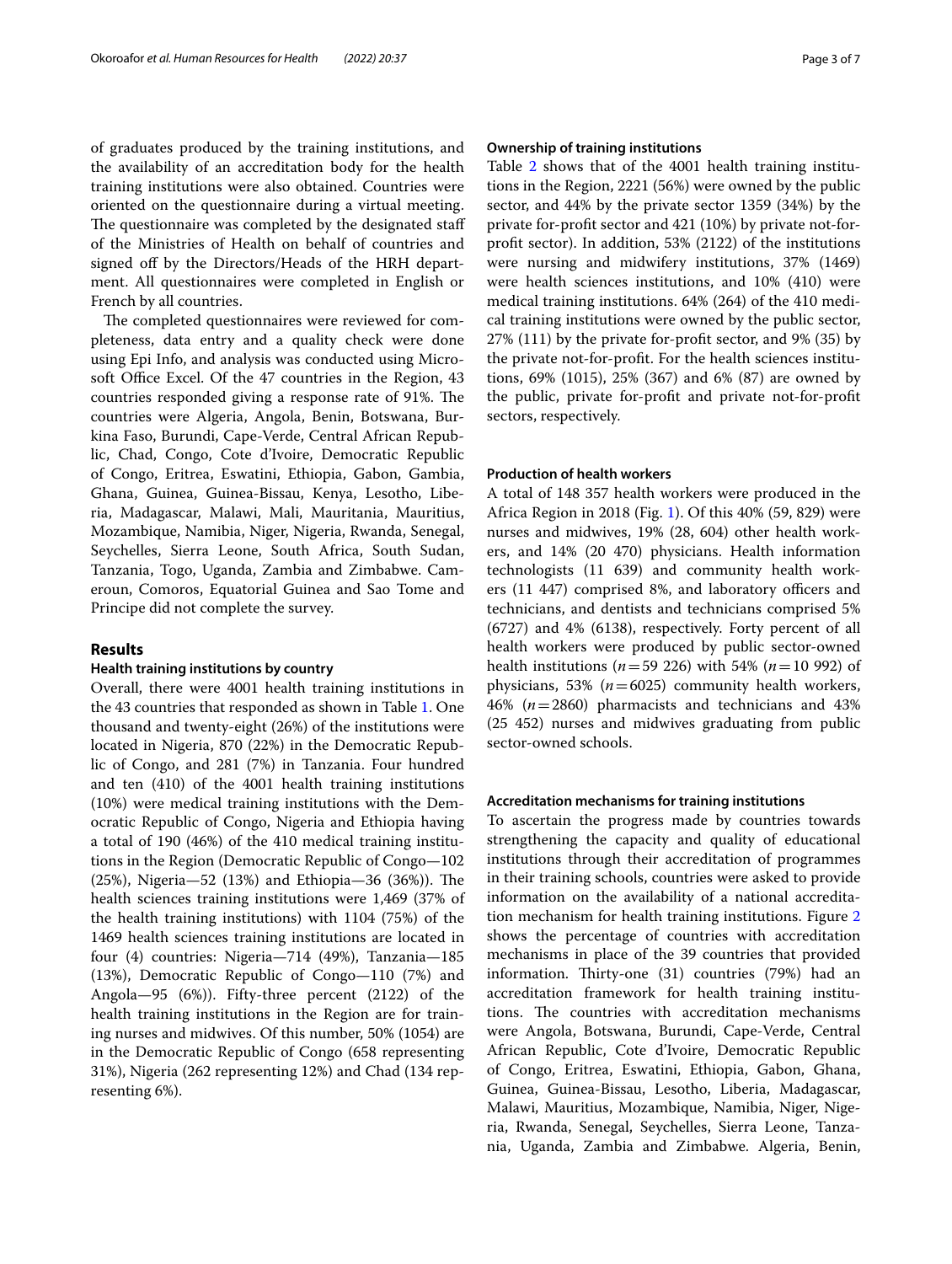| Country name                 | <b>Medical training</b><br>institutions | <b>Health sciences</b><br>institutions | <b>Nursing and midwifery</b><br>institutions | <b>Total</b>   |  |
|------------------------------|-----------------------------------------|----------------------------------------|----------------------------------------------|----------------|--|
| Algeria                      | 15                                      | 3                                      | 113                                          | 131            |  |
| Angola                       | 18                                      | 95                                     | 8                                            | 121            |  |
| Benin                        | $\overline{2}$                          | 10                                     | $\overline{2}$                               | 14             |  |
| Botswana                     | $\overline{2}$                          | 3                                      | 7                                            | 12             |  |
| Burkina Faso                 | 4                                       | 48                                     | 51                                           | 103            |  |
| Burundi                      | 4                                       | 25                                     | 19                                           | 48             |  |
| Cape-Verde                   | 5                                       | 8                                      | 5                                            | 18             |  |
| Central African Republic     | 1                                       | 6                                      | 1                                            | $\,8\,$        |  |
| Chad                         | $\overline{2}$                          | 3                                      | 134                                          | 139            |  |
| Congo                        | $\overline{2}$                          | $\mathbf{1}$                           | 6                                            | 9              |  |
| Cote d'Ivoire                | $\overline{4}$                          | 0                                      | 1                                            | 5              |  |
| Democratic Republic of Congo | 102                                     | 110                                    | 658                                          | 870            |  |
| Eritrea*                     | 1                                       |                                        |                                              | $\mathbf{1}$   |  |
| Eswatini                     |                                         | 3                                      | 4                                            | $\overline{7}$ |  |
| Ethiopia                     | 36                                      | 20                                     | 40                                           | 96             |  |
| Gabon                        | 1                                       | 1                                      | $\overline{2}$                               | $\overline{4}$ |  |
| Gambia                       | 1                                       | $\overline{2}$                         | $\overline{4}$                               | $\overline{7}$ |  |
| Ghana                        | 13                                      | 23                                     | 103                                          | 139            |  |
| Guinea                       | 3                                       | 38                                     | 42                                           | 83             |  |
| Guinea-Bissau                | $\overline{2}$                          | $\overline{2}$                         | 3                                            | $\overline{7}$ |  |
| Kenya*                       | 25                                      |                                        |                                              | 25             |  |
| Lesotho                      |                                         | $\overline{2}$                         | 6                                            | $\,8\,$        |  |
| Liberia                      | 1                                       | 8                                      | 19                                           | 28             |  |
| Madagascar                   | 7                                       | $\overline{2}$                         | 94                                           | 103            |  |
| Malawi                       | $\overline{4}$                          | $\overline{4}$                         | 9                                            | 17             |  |
| Mali                         | 5                                       |                                        | 80                                           | 85             |  |
| Mauritania                   | 1                                       | 1                                      | $\overline{4}$                               | 6              |  |
| Mauritius                    | $\overline{2}$                          | 1                                      | 1                                            | $\overline{4}$ |  |
| Mozambique                   | 15                                      | 50                                     | 34                                           | 99             |  |
| Namibia                      | 1                                       | 11                                     | 12                                           | 24             |  |
| Niger                        | 3                                       | 6                                      | 37                                           | $46\,$         |  |
| Nigeria                      | 52                                      | 714                                    | 262                                          | 1028           |  |
| Rwanda                       | 1                                       | $\overline{c}$                         | 5                                            | $\,8\,$        |  |
| Senegal                      | 5                                       | 3                                      | 55                                           | 63             |  |
| Seychelles                   |                                         | 1                                      | $\mathbf{1}$                                 | $\overline{c}$ |  |
| Sierra Leone                 | $\mathbf{1}$                            |                                        |                                              | $\mathbf{1}$   |  |
| South Africa*                | 28                                      | $\overline{\phantom{0}}$               |                                              | 28             |  |
| South Sudan                  | $\mathbf{3}$                            | 26                                     | 26                                           | 55             |  |
| Tanzania                     | 12                                      | 185                                    | 84                                           | 281            |  |
| Togo                         | $\overline{c}$                          | $\overline{4}$                         | 14                                           | $20\,$         |  |
| Uganda                       | 12                                      | $\overline{\phantom{0}}$               | $71\,$                                       | 83             |  |
| Zambia                       | $\,8\,$                                 | 36                                     | $72\,$                                       | 116            |  |
| Zimbabwe                     | $\overline{4}$                          | 12                                     | 33                                           | 49             |  |
| Total                        | 410                                     | 1469                                   | 2122                                         | 4001           |  |

### <span id="page-3-0"></span>**Table 1** Distribution of health training institutions by country

\* Institutions in these countries provided training programmes for all health occupational categories/cadres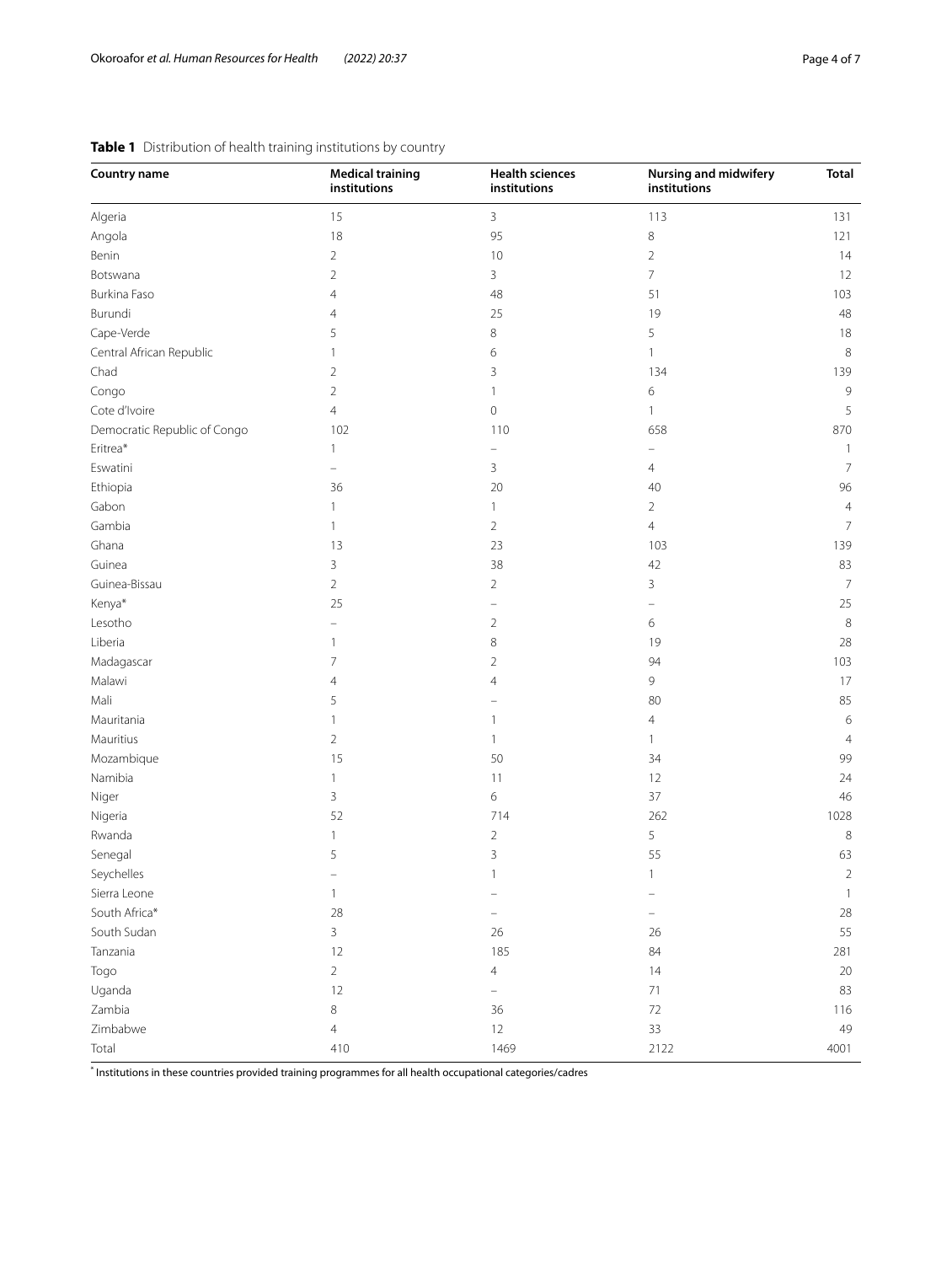| <b>Training institutions</b><br>Medical training institutions | <b>Public sector</b><br>Number (%) |      | Private for-profit sector<br>Number (%) |     | Private not-for-profit<br>sector<br>Number (%) |     | <b>Total</b><br>Number (%) |      |
|---------------------------------------------------------------|------------------------------------|------|-----------------------------------------|-----|------------------------------------------------|-----|----------------------------|------|
|                                                               |                                    |      |                                         |     |                                                |     |                            |      |
|                                                               | Health sciences institutions       | 1015 | 69%                                     | 367 | 25%                                            | 87  | 6%                         | 1469 |
| Nursing and midwifery institutions                            | 942                                | 44%  | 881                                     | 42% | 299                                            | 14% | 2122                       | 53%  |
| Total                                                         | 2221                               | 56%  | 359                                     | 34% | 421                                            | 10% | 4001                       | 100% |

#### <span id="page-4-0"></span>**Table 2** Distribution of health training institutions by sector



<span id="page-4-1"></span>Burkina Faso, Congo, Mali, Mauritania and Togo (18% of the countries) do not have an accreditation mechanism. Chad was in the process of establishing an accreditation mechanism at the time of the study.

#### **Discussion**

For countries to achieve UHC, they need to invest in ensuring the availability of qualifed, skilled, and motivated health workers [[21,](#page-6-16) [22](#page-6-17)] and this can be achieved by increasing production, retention and regulation capacities [\[9](#page-6-7), [18](#page-6-18)]. Concerted eforts should aim at increasing the numbers, distribution and production capacity in the Region to produce 3 million additional health workers by 2030 and this should be led by countries. The evidence on the health systems and population needs should be matched to supply and demand for health workers [[7,](#page-6-5) [22](#page-6-17)]. To achieve this, leadership, coordination and planning for the health workforce should be strengthened. Investment in pre-service education applying an intersectoral approach with relevant ministries and parastatals (health, education, fnance, planning and budgeting) should be scaled–up [\[7](#page-6-5), [23\]](#page-6-19). Matching competencies with population needs, as well as increasing capacities for health worker production and recruitment to align with demand (numbers and skill-mix) for service delivery, will improve the availability of skilled health workforce needed to achieve UHC. Additionally, harmonization of curricula, education standards, accreditation, and professional regulation across all levels and sectors, as well as promoting career progression and retention of tutors will ultimately ensure that a ft-for-purpose health workforce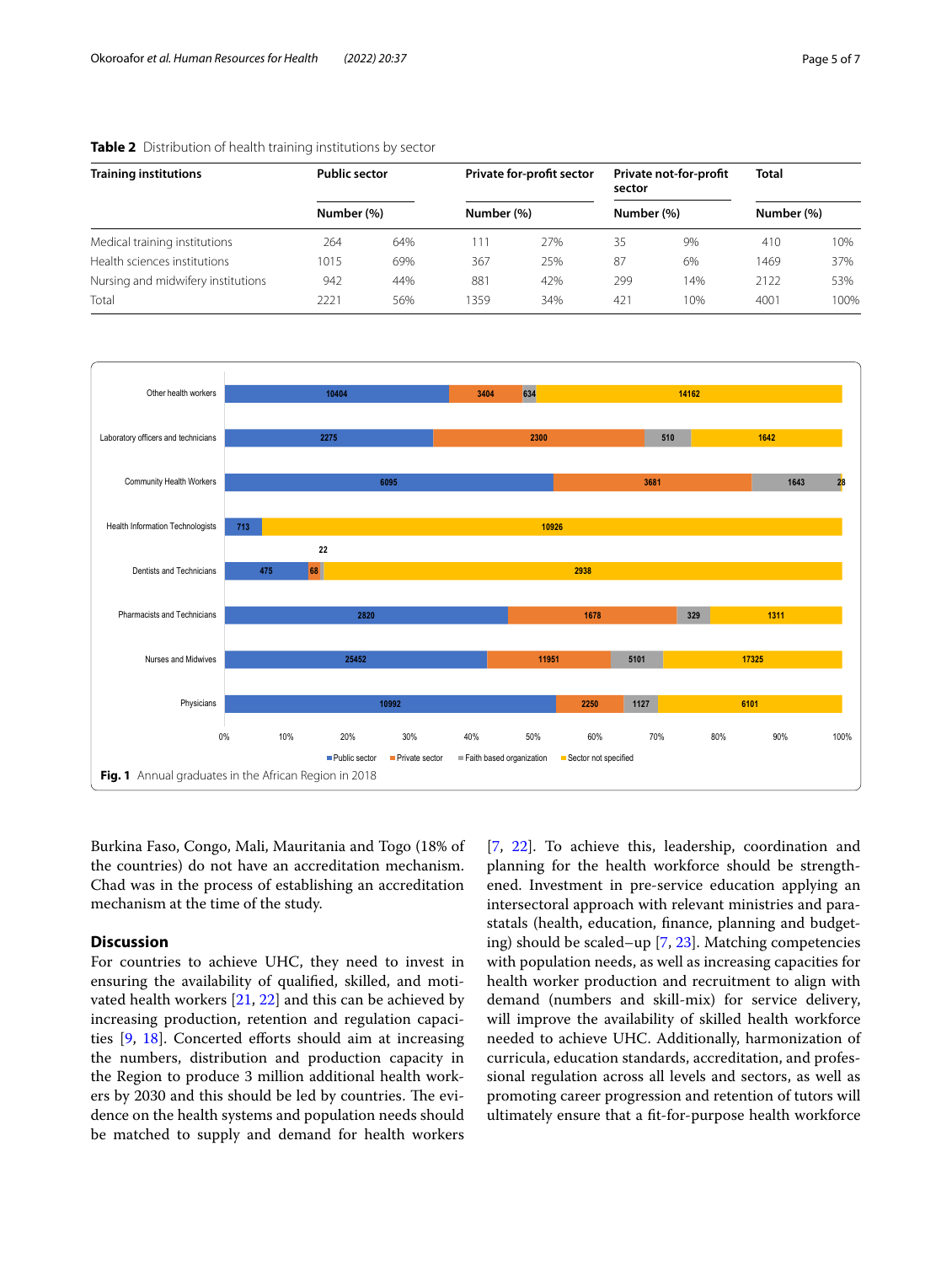<span id="page-5-0"></span>is available to deliver integrated health services and improve the health indices in the Region [[22,](#page-6-17) [24](#page-6-20)].

Our fndings indicate that the private sector was actively investing in health workforce education and thereby contributing to increasing the production capacity in the Region. Whilst this is laudable and should be encouraged, countries need to ensure policies are in place to encourage potential investors and ensure alignment of quality standards in the public and private sectors [[7,](#page-6-5) [8](#page-6-6)]. These policies should focus on ensuring needed infrastructure for quality training is in place, enrolment processes are based on gender and other equity considerations, the processes of selecting students consider sociodemographic factors to ensure retention after graduation, and tutors have relevant experience and qualifcations [\[7](#page-6-5), [25\]](#page-6-21).

In addition, countries need to ensure that efforts aimed at increasing the production capacity should be complemented with strong governance and regulatory frameworks to ensure that quality and accountability is ensured  $[10, 21]$  $[10, 21]$  $[10, 21]$  $[10, 21]$ . This is pertinent as weak HRH regulation and non-participation of regulatory bodies in HRH planning and development are evident in some countries. Additionally, variations in technical competencies, skills and professionalism amongst qualifed health workers have been reported due to varied standards of education and poor regulation  $[10, 11, 26]$  $[10, 11, 26]$  $[10, 11, 26]$  $[10, 11, 26]$  $[10, 11, 26]$ . This has resulted in fragmentation of HRH regulation and practice and the weakening of the regulatory bodies and processes. Furthermore, the non-alignment of global, regional and national policy reforms with professional regulation and practice have been impeding service delivery and the achievement of health sector goals at various levels. Therefore, there is a need to foster the active participation of professional regulatory bodies in HRH planning and development. The establishment or strengthening of professional regulatory bodies to enforce laws and regulations including HRH accreditation, systems for licensure, professional development, disciplinary measures, education standards, quality assurance, codes of conduct and scopes of practice [[25](#page-6-21), [27](#page-6-24)] will promote ethical practices and accountability. Harmonizing the practices and regulations of professional regulatory bodies between professions and across all levels will also foster inter-professional collaboration and reduce rivalries. Ultimately, functional regulatory mechanisms will ensure the availability of qualifed, skilled, responsive and productive health workers, quality of care and a well-performing health system [\[28\]](#page-6-25). By ensuring adequate regulation, optimal standards of care will be provided, the population will be protected from harm, health workers would be accountable as incompetence and negligence would be at the barest minimum, and inefficiencies would be eliminated [\[28,](#page-6-25) [29](#page-6-26)].

#### **Conclusion**

The Africa Region is faced with shortages of health workers, and low production and regulatory capacities. This is compounded by a prolonged low investment in the education of health workers and a gross mismatch with the disease burden and population needs. To close the projected shortfall of 6.1 million doctors, nurses, and midwives by 2030, the countries in the Region need to increase the production and distribution of health workers, and this should be complemented by establishing/ strengthening and enforcing the standards for professional education, licensing, and practice. This would ultimately improve the availability of skilled health workforce needed to achieve universal health coverage.

#### **Acknowledgements**

We acknowledge the support of the government stakeholders and WHO Country Offices in Africa Region that provided the information that was used to develop this paper.

#### **Author contributions**

All authors conceived, designed and conducted the study. SCO and AA analysed the data and wrote the initial manuscript. All authors read and approved the fnal manuscript.